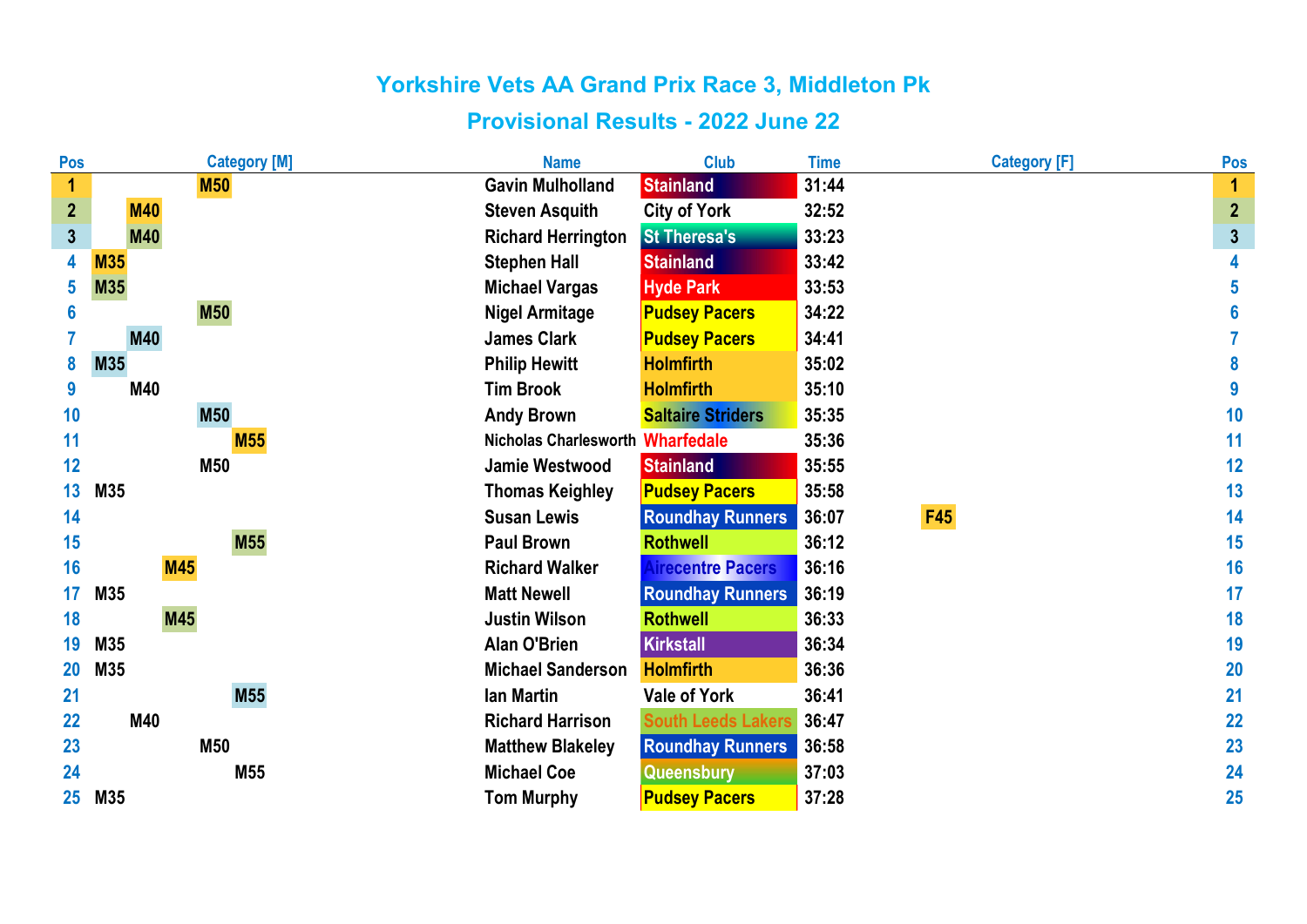| Pos | <b>Category [M]</b> | <b>Name</b>                   | <b>Club</b>                 | <b>Time</b> | <b>Category [F]</b> |              | Pos |
|-----|---------------------|-------------------------------|-----------------------------|-------------|---------------------|--------------|-----|
| 26  |                     | <b>Niamh Jackson</b>          | <b>Roundhay Runners</b>     | 37:55       | <b>F40</b>          |              | 26  |
| 27  | M45                 | lan Wilson                    | Spenborough                 | 37:59       |                     |              | 27  |
| 28  | M45                 | <b>Ben Senior</b>             | <b>Rothwell</b>             | 38:04       |                     |              | 28  |
| 29  | M35                 | <b>Martin Bennett Stanley</b> | <b>Pudsey Pacers</b>        | 38:08       |                     |              | 29  |
| 30  | M40                 | Jon Greenwood                 | <b>Pudsey Pacers</b>        | 38:16       |                     |              | 30  |
| 31  |                     | <b>Lindsey Clegg</b>          | <b>Horsforth</b>            | 38:18       | <b>F40</b>          |              | 31  |
| 32  | M40                 | <b>Alastair Wood</b>          | <b>Selby Striders</b>       | 38:19       |                     |              | 32  |
| 33  |                     | Joanne Horan                  | Queensbury                  | 38:20       | <b>F40</b>          |              | 33  |
| 34  |                     | <b>Christopher Green</b>      | <b>Vale of York</b>         | 38:21       |                     | <b>NonSo</b> | 34  |
| 35  | M35                 | <b>Matt Thurman</b>           | <b>Dewsbury</b>             | 38:31       |                     |              | 35  |
| 36  | <b>M50</b>          | <b>Anthony Waring</b>         | <b>Holmfirth</b>            | 38:38       |                     |              | 36  |
| 37  | M45                 | <b>Anthony Weston</b>         | <b>Bramley Breezers</b>     | 38:45       |                     |              | 37  |
| 38  | M45                 | <b>Gerard Skippins</b>        | <b>Spenborough</b>          | 38:57       |                     |              | 38  |
| 39  | M35                 | Paul Jackman                  | <b>Rothwell</b>             | 39:05       |                     |              | 39  |
| 40  | M40                 | <b>Simon Platts</b>           | 0                           | 39:21       |                     |              | 40  |
| 41  | <b>M60</b>          | <b>Robert Samuels</b>         | <b>Pudsey Pacers</b>        | 39:28       |                     |              | 41  |
| 42  | M55                 | <b>Christophe Martyn</b>      | <b>Pudsey Pacers</b>        | 39:38       |                     |              | 42  |
| 43  | M45                 | <b>Emil Andrews</b>           | <b>Pudsey &amp; Bramley</b> | 39:39       |                     |              | 43  |
| 44  | M45                 | <b>Adam Moger</b>             | <b>Kirkstall</b>            | 39:48       |                     |              | 44  |
| 45  | M35                 | <b>Leon Severn</b>            | <b>Stainland</b>            | 39:50       |                     |              | 45  |
| 46  | M35                 | <b>Adam Firth</b>             | <b>Bramley Breezers</b>     | 39:53       |                     |              | 46  |
| 47  | M40                 | <b>Stewart Nichol</b>         | <b>St Theresa's</b>         | 39:57       |                     |              | 47  |
| 48  | M55                 | <b>Simon Brady</b>            | <b>Queensbury</b>           | 40:03       |                     |              | 48  |
| 49  | M35                 | <b>Richard Varley</b>         | <b>South Leeds Lakers</b>   | 40:10       |                     |              | 49  |
| 50  |                     | Lisa Hirst                    | <b>Northowram Pumas</b>     | 40:14       | F40                 |              | 50  |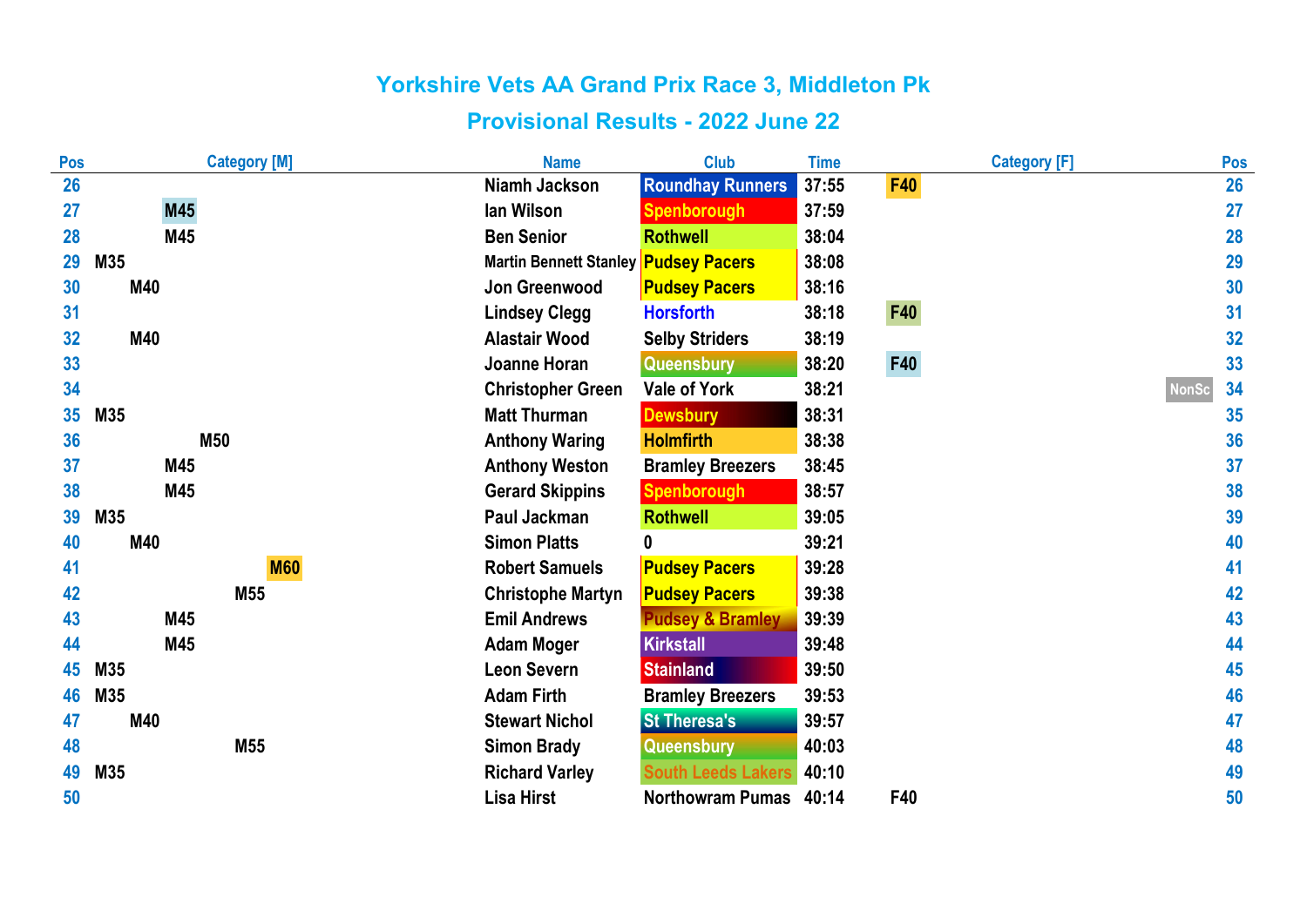| Pos | <b>Category [M]</b> | <b>Name</b>              | <b>Club</b>               | <b>Time</b> | <b>Category [F]</b> | Pos |
|-----|---------------------|--------------------------|---------------------------|-------------|---------------------|-----|
| 51  | <b>M60</b>          | <b>Andrew Forsyth</b>    | <b>Doncaster</b>          | 40:26       |                     | 51  |
| 52  | M40                 | <b>Rory Goldthorpe</b>   | <b>Abbey Runners</b>      | 40:39       |                     | 52  |
| 53  | M45                 | <b>Keith Johnstone</b>   | <b>South Leeds Lakers</b> | 40:45       |                     | 53  |
| 54  | M45                 | <b>David Mellor</b>      | <b>St Theresa's</b>       | 40:56       |                     | 54  |
| 55  | <b>M60</b>          | <b>Tony Daniels</b>      | <b>Meltham</b>            | 40:58       |                     | 55  |
| 56  | M45                 | <b>Richard Brook</b>     | Queensbury                | 41:00       |                     | 56  |
| 57  | M55                 | <b>Andrew Paterson</b>   | Queensbury                | 41:17       |                     | 57  |
| 58  |                     | Nicola Henderson         | <b>Vale of York</b>       | 41:20       | F40                 | 58  |
| 59  |                     | <b>Becky Lawrence</b>    | <b>Horsforth</b>          | 41:22       | F40                 | 59  |
| 60  | M35                 | <b>David Walker</b>      | <b>Selby Striders</b>     | 41:24       |                     | 60  |
| 61  |                     | <b>Jenny Harrison</b>    | <b>Horsforth</b>          | 41:30 F35   |                     | 61  |
| 62  | M55                 | <b>Jon Ding</b>          | <b>Northowram Pumas</b>   | 41:33       |                     | 62  |
| 63  | <b>M50</b>          | <b>Jon Boote</b>         | <b>Roberttown</b>         | 41:34       |                     | 63  |
| 64  |                     | <b>Emily Berg</b>        | <b>South Leeds Lakers</b> | 41:36       | F40                 | 64  |
| 65  | M45                 | <b>Jonathan Brearley</b> | <b>Northowram Pumas</b>   | 41:40       |                     | 65  |
| 66  | M45                 | <b>Ryan Barker</b>       | <b>Halifax</b>            | 41:43       |                     | 66  |
| 67  | <b>M60</b>          | <b>Alan Pickard</b>      | <b>Northowram Pumas</b>   | 41:52       |                     | 67  |
| 68  | <b>M60</b>          | <b>Mark Crabtree</b>     | <b>Halifax</b>            | 41:55       |                     | 68  |
| 69  | <b>M50</b>          | <b>Rich Wilkinson</b>    | <b>Rothwell</b>           | 42:06       |                     | 69  |
| 70  | M40                 | <b>Mark Pottinger</b>    | <b>Stainland</b>          | 42:22       |                     | 70  |
| 71  | M55                 | <b>Roy Huggins</b>       | <b>Valley Striders</b>    | 42:28       |                     | 71  |
| 72  | <b>M60</b>          | Cirilo Palenzuela        | <b>Crossgates</b>         | 42:34       |                     | 72  |
| 73  | M40                 | <b>Jamie Hill</b>        | Roberttown                | 42:37       |                     | 73  |
| 74  |                     | <b>Charlotte Taylor</b>  | Queensbury                | 42:38       | <b>F50</b>          | 74  |
| 75  | M45                 | <b>Jim Harris</b>        | <b>Stainland</b>          | 42:43       |                     | 75  |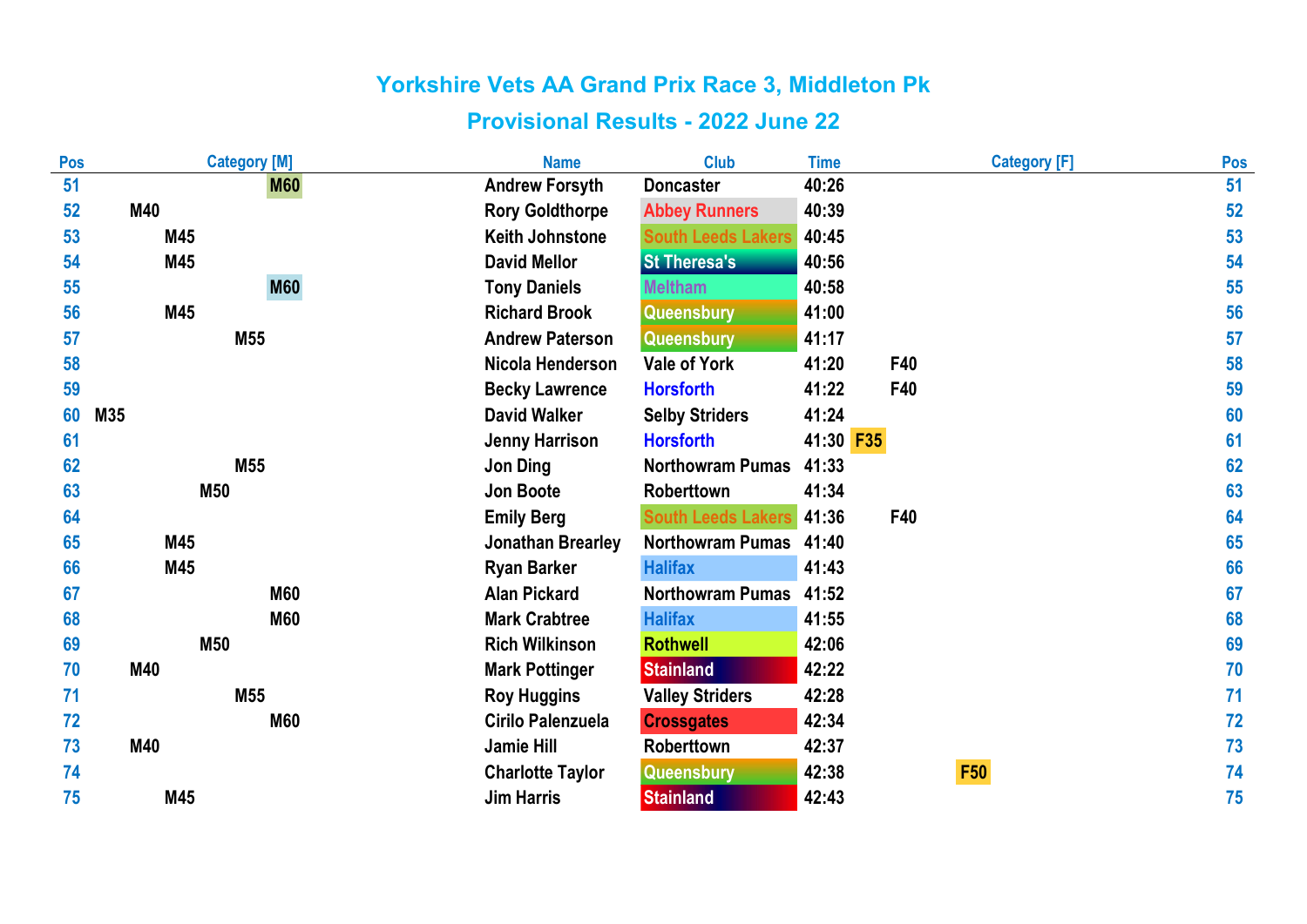| Pos | <b>Category [M]</b> | <b>Name</b>                 | <b>Club</b>               | <b>Time</b> | <b>Category [F]</b> | Pos |
|-----|---------------------|-----------------------------|---------------------------|-------------|---------------------|-----|
| 76  | <b>M50</b>          | <b>Melvin Thompson</b>      | Roberttown                | 42:52       |                     | 76  |
| 77  | M45                 | <b>Rob Greenland</b>        | <b>Chapel Allerton</b>    | 42:56       |                     | 77  |
| 78  | M55                 | <b>David Brooks</b>         | <b>Pudsey Pacers</b>      | 43:05       |                     | 78  |
| 79  | M50                 | <b>Chris Beadle</b>         | <b>Holmfirth</b>          | 43:08       |                     | 79  |
| 80  |                     | <b>Claire Moss</b>          | <b>Pudsey Pacers</b>      | 43:10       | F40                 | 80  |
| 81  | M45                 | <b>Mark Bestwick</b>        | <b>Pudsey Pacers</b>      | 43:12       |                     | 81  |
| 82  | M40                 | <b>Stuart Shepherd</b>      | <b>Chapel Allerton</b>    | 43:16       |                     | 82  |
| 83  |                     | <b>Emma Evans</b>           | <b>Ackworth</b>           | 43:19 F35   |                     | 83  |
| 84  | M45                 | <b>Andrew Tudor</b>         | <b>Northowram Pumas</b>   | 43:20       |                     | 84  |
| 85  |                     | <b>Brenda Peake</b>         | <b>Airecentre Pacers</b>  | 43:22       | <b>F45</b>          | 85  |
| 86  |                     | <b>Lorraine Naylor</b>      | <b>Stainland</b>          | 43:35       | <b>F50</b>          | 86  |
| 87  | M55                 | <b>Paul Patrick</b>         | <b>Stainland</b>          | 43:36       |                     | 87  |
| 88  |                     | <b>Frances Whitworth</b>    | <b>Holmfirth</b>          | 43:39       | <b>F50</b>          | 88  |
| 89  |                     | <b>Maria Harron</b>         | <b>Stainland</b>          | 43:44       | F50                 | 89  |
| 90  | <b>M50</b>          | <b>Steven Clayton</b>       | <b>Farsley Flyers</b>     | 43:50       |                     | 90  |
| 91  | M50                 | <b>Andy Norman</b>          | <b>Pudsey Pacers</b>      | 43:54       |                     | 91  |
| 92  | <b>M60</b>          | <b>Stephen Hetherington</b> | <b>Saltaire Striders</b>  | 44:03       |                     | 92  |
| 93  | M45                 | <b>Martin Dearie</b>        | <b>Dewsbury</b>           | 44:09       |                     | 93  |
| 94  | <b>M60</b>          | <b>Graham Kitchen</b>       | <b>South Leeds Lakers</b> | 44:10       |                     | 94  |
| 95  | M40                 | <b>John Sutton</b>          | <b>South Leeds Lakers</b> | 44:11       |                     | 95  |
| 96  | M35                 | <b>Brad Strutt</b>          | <b>Pudsey Pacers</b>      | 44:19       |                     | 96  |
| 97  |                     | <b>Gina Williams</b>        | <b>Airecentre Pacers</b>  | 44:23       | F45                 | 97  |
| 98  | <b>M65</b>          | <b>Tim Spencer</b>          | <b>Saltaire Striders</b>  | 44:29       |                     | 98  |
| 99  | <b>M60</b>          | <b>Paul Bennett</b>         | <b>Bramley Breezers</b>   | 44:34       |                     | 99  |
| 100 |                     | <b>Helen Armitage</b>       | <b>Stainland</b>          | 44:43       | <b>F55</b>          | 100 |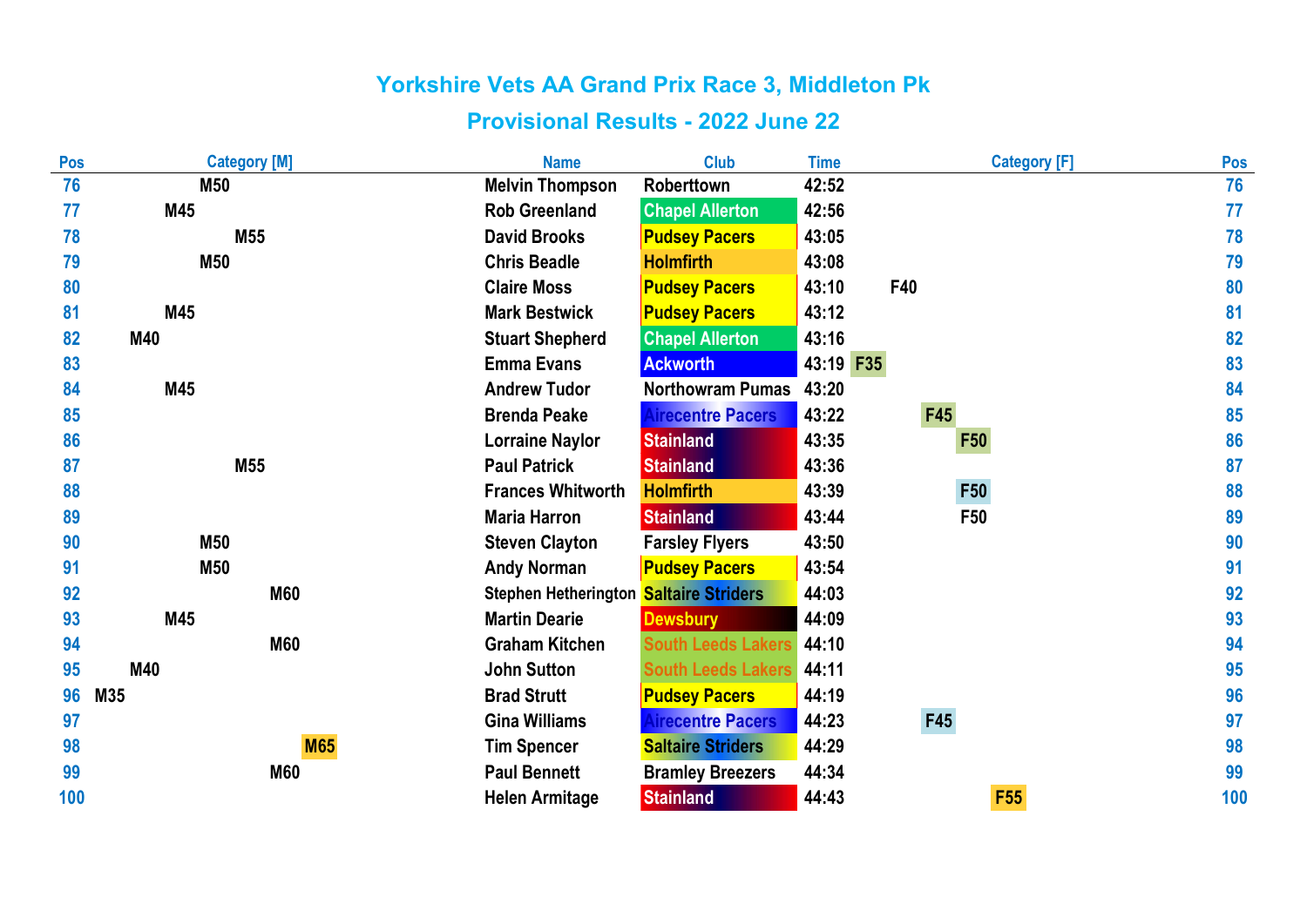| Pos | <b>Category [M]</b> | <b>Name</b>               | <b>Club</b>               | <b>Time</b> |     | <b>Category [F]</b> | Pos   |
|-----|---------------------|---------------------------|---------------------------|-------------|-----|---------------------|-------|
| 101 | <b>M60</b>          | <b>Steven Woods</b>       | <b>South Leeds Lakers</b> | 44:47       |     |                     | 101   |
| 102 | <b>M60</b>          | <b>Roger Burkhill</b>     | <b>South Leeds Lakers</b> | 44:51       |     |                     | 102   |
| 103 | <b>M50</b>          | <b>Jon Prideaux</b>       | <b>Wakefield</b>          | 44:57       |     |                     | 103   |
| 104 | M55                 | <b>Martin Wood</b>        | <b>Stainland</b>          | 44:59       |     |                     | 104   |
| 105 |                     | <b>Emer Dudley</b>        | Roberttown                | 45:00       |     | <b>F55</b>          | 105   |
| 106 | <b>M60</b>          | Jonathan Eagle            | <b>Horsforth</b>          | 45:16       |     |                     | 106   |
| 107 |                     | <b>Aileen Baldwin</b>     | <b>Stainland</b>          | 45:19       |     | <b>F70</b>          | 107   |
| 108 | M55                 | <b>Mark Preston</b>       | <b>Stainland</b>          | 45:30       |     |                     | 108   |
| 109 | <b>M70</b>          | <b>Bryan Parkinson</b>    | <b>Bingley</b>            | 45:36       |     |                     | 109   |
| 110 | <b>M60</b>          | <b>Stephen Pattison</b>   | <b>Pudsey Pacers</b>      | 45:58       |     |                     | 110   |
| 111 | <b>M65</b>          | <b>Bob Shimmin</b>        | <b>Baildon</b>            | 46:03       |     |                     | 111   |
| 112 | M55                 | <b>Nigel Shaw</b>         | <b>Baildon</b>            | 46:04       |     |                     | 112   |
| 113 | M55                 | <b>Richard Haigh</b>      | <b>South Leeds Lakers</b> | 46:05       |     |                     | 113   |
| 114 | <b>M60</b>          | <b>Andrew Johnson</b>     | <b>Knavesmire</b>         | 46:07       |     |                     | 114   |
| 115 | <b>M70</b>          | <b>Rob Kersey</b>         | <b>Holmfirth</b>          | 46:09       |     |                     | 115   |
| 116 | <b>M60</b>          | <b>Christopher Glover</b> | <b>Kirkstall</b>          | 46:16       |     |                     | 116   |
| 117 | <b>M60</b>          | <b>Mark Gregory</b>       | <b>Rothwell</b>           | 46:19       |     |                     | 117   |
| 118 |                     | <b>Debbie Norris</b>      | <b>Dewsbury</b>           | 46:29       | F45 |                     | 118   |
| 119 |                     | <b>Alyson Blakeley</b>    | <b>Roundhay Runners</b>   | 46:36       | F45 |                     | 119   |
| 120 | M40                 | <b>Mark Doyle</b>         | <b>Farsley Flyers</b>     | 46:55       |     |                     | 120   |
| 121 |                     | <b>Jodie Knowles</b>      | <b>Northowram Pumas</b>   | 47:09 F35   |     |                     | 121   |
| 122 |                     | <b>Vicky McCreadie</b>    | <b>Bramley Breezers</b>   | 47:15       | F40 |                     | $122$ |
| 123 | <b>M50</b>          | <b>Nigel Taylor</b>       | Lindley                   | 47:18       |     |                     | 123   |
| 124 |                     | <b>Tracey Gallagher</b>   | <b>Pudsey Pacers</b>      | 47:20 F35   |     |                     | 124   |
| 125 | M45                 | <b>Lee Hipwell</b>        | Queensbury                | 47:22       |     |                     | 125   |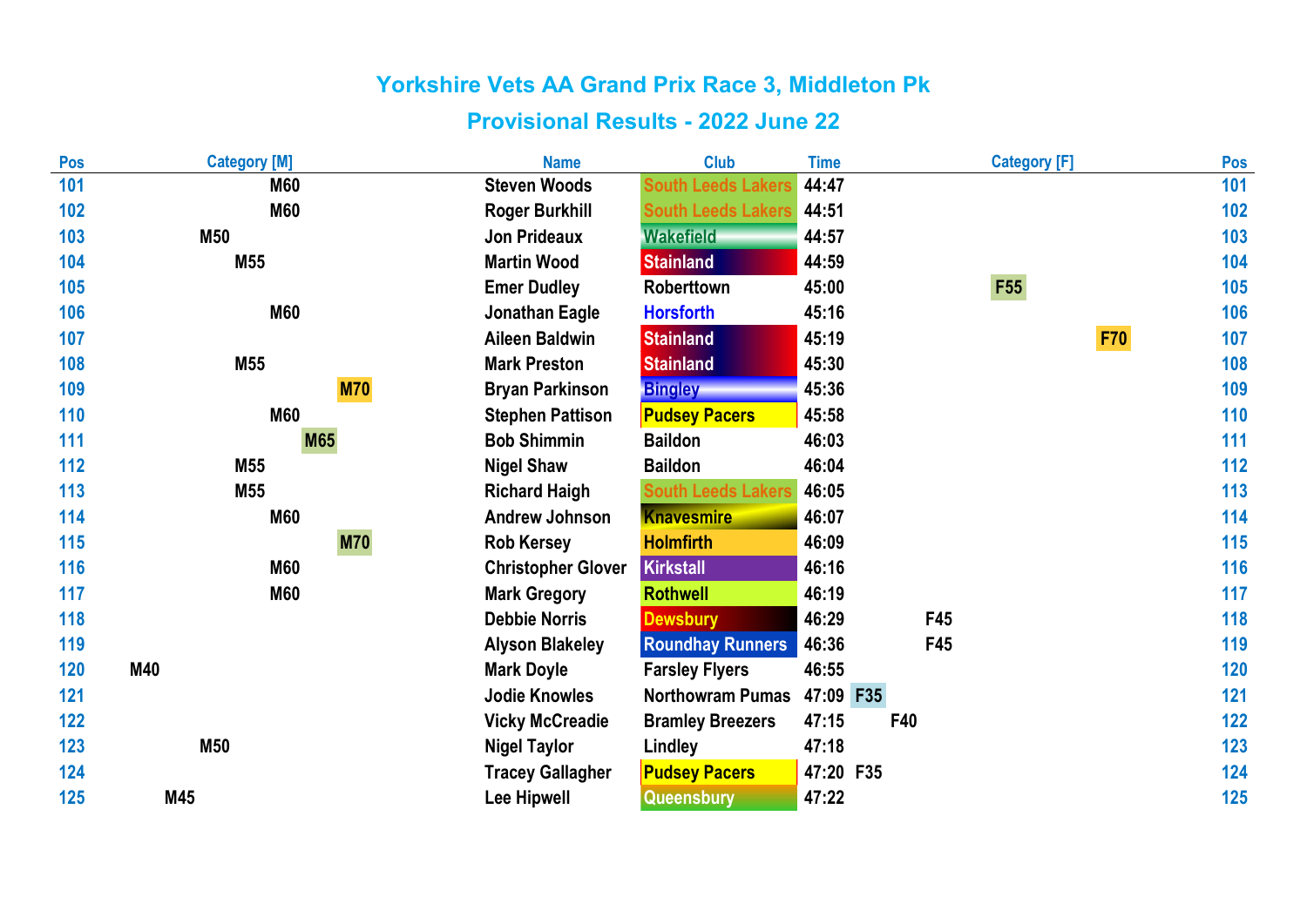| Pos | <b>Category [M]</b> |            | <b>Name</b>             | <b>Club</b>               | <b>Time</b> |     | <b>Category [F]</b> | Pos |
|-----|---------------------|------------|-------------------------|---------------------------|-------------|-----|---------------------|-----|
| 126 | <b>M50</b>          |            | <b>Andrew Warrender</b> | <b>South Leeds Lakers</b> | 47:28       |     |                     | 126 |
| 127 | M50                 |            | <b>Jim Whittaker</b>    | <b>Abbey Runners</b>      | 47:30       |     |                     | 127 |
| 128 |                     |            | <b>Leanne Clayman</b>   | <b>Roundhay Runners</b>   | 47:32       | F40 |                     | 128 |
| 129 | <b>M60</b>          |            | <b>Martin Love</b>      | <b>Saltaire Striders</b>  | 47:35       |     |                     | 129 |
| 130 | M55                 |            | lan Johnson             | <b>Stainland</b>          | 47:41       |     |                     | 130 |
| 131 |                     |            | <b>Andrea Douglas</b>   | <b>Bramley Breezers</b>   | 47:55       | F45 |                     | 131 |
| 132 |                     |            | Lisa Heath              | <b>Pudsey Pacers</b>      | 48:05       |     | F55                 | 132 |
| 133 | <b>M50</b>          |            | John Ingles             | <b>Stainland</b>          | 48:13       |     |                     | 133 |
| 134 |                     |            | <b>Joanne Ward</b>      | <b>Farsley Flyers</b>     | 48:16       | F50 |                     | 134 |
| 135 | <b>M50</b>          |            | <b>John Langley</b>     | <b>Northowram Pumas</b>   | 48:19       |     |                     | 135 |
| 136 | M50                 |            | <b>Kirk Douglas</b>     | <b>Bramley Breezers</b>   | 48:53       |     |                     | 136 |
| 137 |                     |            | <b>Hazel Fenton</b>     | <b>Horsforth</b>          | 49:14       | F40 |                     | 137 |
| 138 | M55                 |            | <b>Philip Hobbs</b>     | <b>Holmfirth</b>          | 49:24       |     |                     | 138 |
| 139 | M50                 |            | <b>Richard Burgess</b>  | <b>South Leeds Lakers</b> | 49:43       |     |                     | 139 |
| 140 |                     |            | <b>Sarah Anderton</b>   | <b>Baildon</b>            | 49:46       |     | F <sub>55</sub>     | 140 |
| 141 |                     |            | <b>Janine Lee</b>       | <b>Crossgates</b>         | 49:49       | F50 |                     | 141 |
| 142 | <b>M65</b>          |            | <b>Dave Hudson</b>      | <b>Stainland</b>          | 49:51       |     |                     | 142 |
| 143 | M65                 |            | <b>Leroy Sutton</b>     | <b>Valley Striders</b>    | 49:58       |     |                     | 143 |
| 144 |                     | <b>M75</b> | <b>Kevin Watson</b>     | <b>Horsforth</b>          | 50:00       |     |                     | 144 |
| 145 |                     |            | <b>Laura Davis</b>      | <b>Bramley Breezers</b>   | 50:01 F35   |     |                     | 145 |
| 146 |                     |            | <b>Ellie May</b>        | <b>Northowram Pumas</b>   | 50:06       | F40 |                     | 146 |
| 147 |                     |            | <b>Helen Love</b>       | <b>Saltaire Striders</b>  | 50:17       |     | <b>F60</b>          | 147 |
| 148 | M55                 |            | <b>Andrew Tams</b>      | <b>Bramley Breezers</b>   | 50:19       |     |                     | 148 |
| 149 | M40                 |            | <b>David Render</b>     | <b>South Leeds Lakers</b> | 51:06       |     |                     | 149 |
| 150 |                     | <b>M70</b> | <b>Neil Midgley</b>     | <b>Holmfirth</b>          | 51:11       |     |                     | 150 |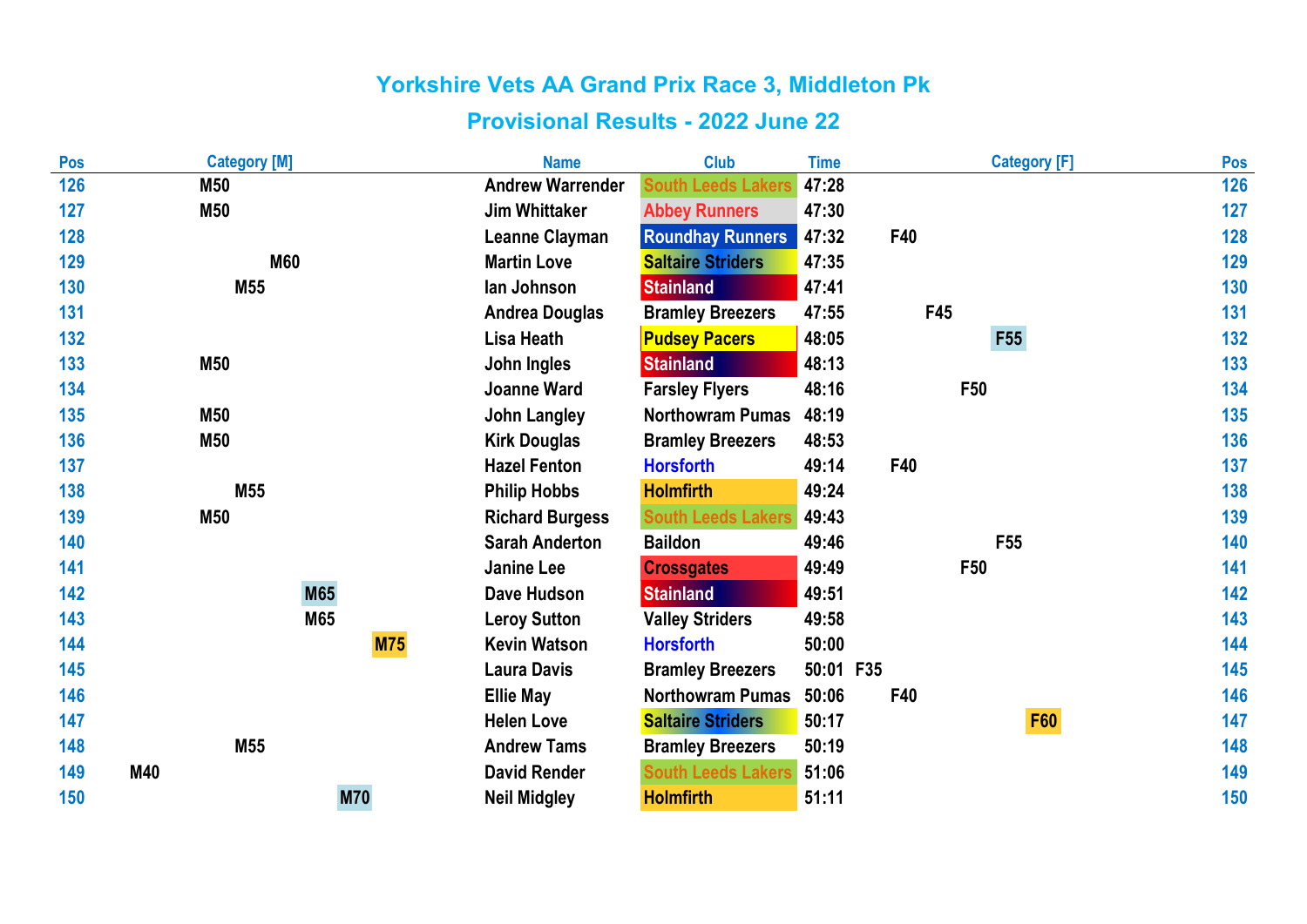| Pos |         | <b>Category [M]</b> |            | <b>Name</b>                        | <b>Club</b>                  | <b>Time</b> | <b>Category [F]</b> | Pos               |
|-----|---------|---------------------|------------|------------------------------------|------------------------------|-------------|---------------------|-------------------|
| 151 | M45     |                     |            | <b>Michael Hartley</b>             | <b>Affiliated Individual</b> | 51:25       |                     | 151               |
| 152 |         | M55                 |            | <b>Mark Henderson</b>              | <b>Holmfirth</b>             | 51:31       |                     | 152               |
| 153 |         | M55                 |            | <b>Don Harrison</b>                | <b>Bramley Breezers</b>      | 51:32       |                     | 153               |
| 154 |         |                     |            | <b>Leanda Cox</b>                  | <b>Northowram Pumas</b>      | 51:36 F35   |                     | 154               |
| 155 |         |                     |            | <b>Sue Cash</b>                    | <b>Stainland</b>             | 51:38       | F <sub>55</sub>     | 155               |
| 156 | M45     |                     |            | <b>Stephen Pratt</b>               | <b>Vale of York</b>          | 51:49       |                     | 156               |
| 157 | M40     |                     |            | <b>Stuart Gall</b>                 | <b>North Leeds Fell</b>      | 52:10       |                     | 157               |
| 158 |         | <b>M60</b>          |            | <b>Colin Bainbridge</b>            | <b>South Leeds Lakers</b>    | 52:25       |                     | 158               |
| 159 |         |                     | <b>M70</b> | <b>William Overton</b>             | <b>Pudsey Pacers</b>         | 52:45       |                     | 159               |
| 160 |         |                     |            | <b>Gini Knight</b>                 | <b>Horsforth</b>             | 52:46       | <b>F60</b>          | 160               |
|     | 161 M35 |                     |            | <b>Jonathan Knowles</b>            | <b>Northowram Pumas</b>      | 52:49       |                     | 161               |
| 162 |         |                     |            | <b>Collette Spencer</b>            | Kirkstall                    | 53:07       | F45                 | 162               |
| 163 |         |                     |            | <b>Shevonne McLarnon Kirkstall</b> |                              | 53:12       | F45                 | 163               |
| 164 |         |                     |            | <b>Violet Gill</b>                 | <b>St Theresa's</b>          | 53:27       | <b>F60</b>          | 164               |
| 165 |         |                     |            | <b>Carol Ramsden</b>               | <b>Horsforth</b>             | 53:45       | F60                 | 165               |
| 166 | M45     |                     |            | <b>Chris Ives</b>                  | <b>St Theresa's</b>          | 53:47       |                     | 166               |
| 167 |         |                     |            | <b>Sue Harrison</b>                | <b>Rothwell</b>              | 53:50       |                     | <b>F65</b><br>167 |
| 168 |         |                     | <b>M75</b> | <b>Peter Ellerton</b>              | <b>Bingley</b>               | 53:59       |                     | 168               |
| 169 |         |                     |            | <b>Denise Johnson</b>              | <b>Baildon</b>               | 54:23       | F60                 | 169               |
| 170 |         |                     |            | <b>Lynne Barrett</b>               | <b>Pudsey Pacers</b>         | 54:30       |                     | F65<br>170        |
| 171 |         |                     |            | <b>Sarah Papadimos</b>             | <b>Horsforth</b>             | 54:32       | F <sub>55</sub>     | 171               |
| 172 |         |                     |            | <b>Janet Ashton</b>                | <b>Pudsey Pacers</b>         | 54:33       | <b>F50</b>          | 172               |
| 173 |         |                     |            | <b>Michelle Parker</b>             | <b>South Leeds Lakers</b>    | 54:50 F35   |                     | 173               |
| 174 | M40     |                     |            | <b>James Lyner</b>                 | <b>Bramley Breezers</b>      | 54:53       |                     | 174               |
| 175 | M40     |                     |            | lan Robinson                       | <b>Pudsey Pacers</b>         | 55:09       |                     | 175               |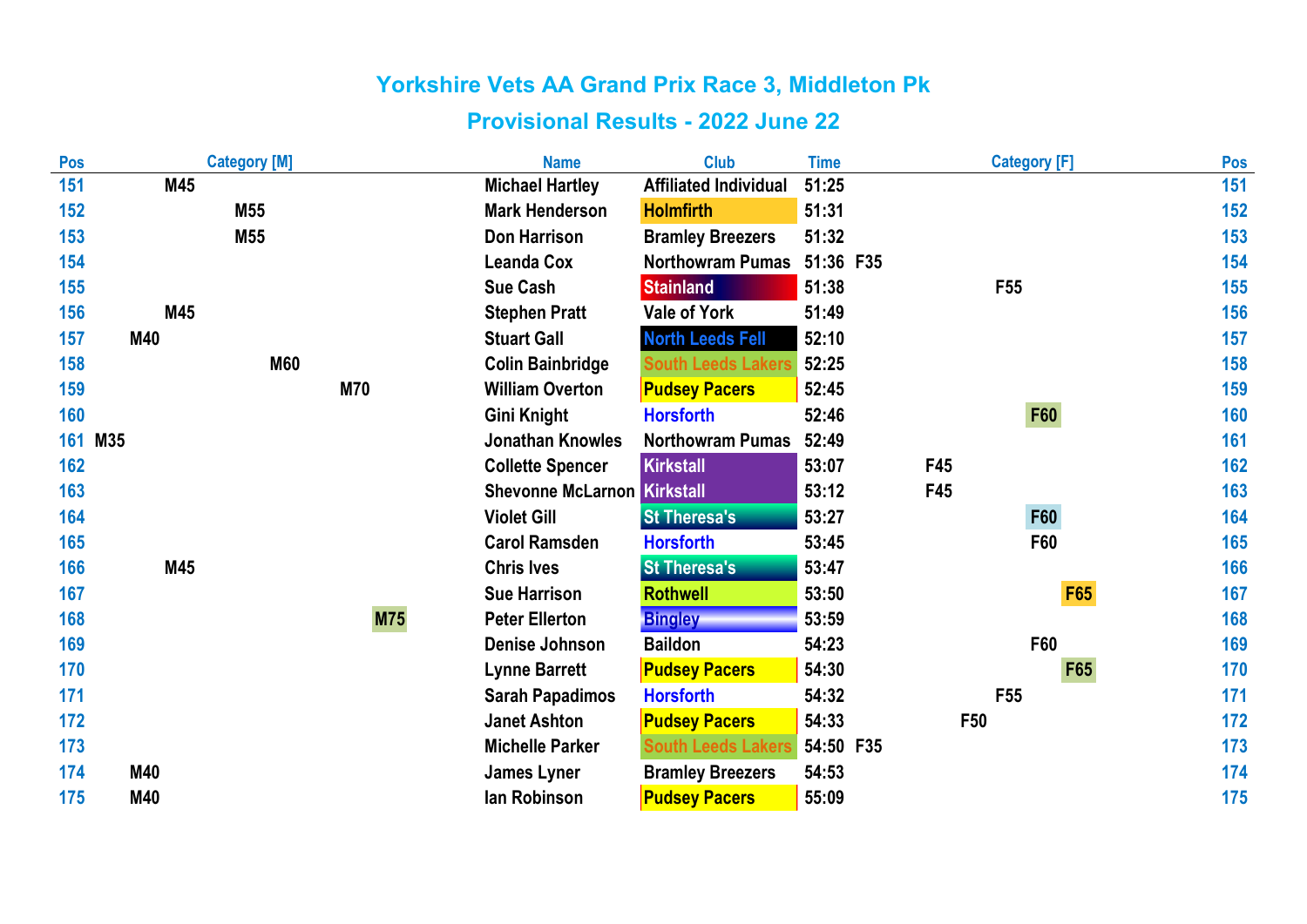| Pos     |     | <b>Category [M]</b> |            | <b>Name</b>                               | <b>Club</b>                   | <b>Time</b> | <b>Category [F]</b> |            | Pos |
|---------|-----|---------------------|------------|-------------------------------------------|-------------------------------|-------------|---------------------|------------|-----|
| 176     |     |                     | <b>M70</b> | <b>Bill Hunter</b>                        | <b>Holmfirth</b>              | 55:23       |                     |            | 176 |
| 177 M35 |     |                     |            | <b>Darren Calvert</b>                     | <b>Bramley Breezers</b>       | 55:28       |                     |            | 177 |
| 178     |     |                     |            | <b>Heather Ellis</b>                      | <b>Dewsbury</b>               | 55:39       | <b>F50</b>          |            | 178 |
| 179     |     |                     |            | <b>Margaret Shimmin</b>                   | <b>Baildon</b>                | 55:56       | F60                 |            | 179 |
| 180     |     |                     |            | <b>Ursula Clarke</b>                      | <b>Baildon</b>                | 55:58       | F <sub>55</sub>     |            | 180 |
| 181     |     | <b>M50</b>          |            | <b>Andy Flynn</b>                         | <b>Northowram Pumas</b>       | 56:06       |                     |            | 181 |
| 182     |     |                     |            | <b>Janet Hartley</b>                      | <b>Rothwell</b>               | 56:11       | F60                 |            | 182 |
| 183     |     |                     |            | <b>Carole Clifford</b>                    | <b>Rothwell</b>               | 56:12       | F <sub>55</sub>     |            | 183 |
| 184     | M40 |                     |            | <b>Daniel Metcalfe</b>                    | <b>Fellandale</b>             | 56:14       |                     |            | 184 |
| 185     |     |                     |            | <b>Suzy Beck</b>                          | <b>Pudsey Pacers</b>          | 56:24       | <b>F40</b>          |            | 185 |
| 186     |     |                     |            | <b>Valerie Pell</b>                       | <b>St Theresa's</b>           | 56:25       |                     | <b>F65</b> | 186 |
| 187     |     |                     |            | <b>Samantha Cripps</b>                    | <b>Dewsbury</b>               | 56:32       | F50                 |            | 187 |
| 188     |     |                     |            | <b>Shelagh Hopkinson</b>                  | <b>Baildon</b>                | 56:55       |                     | F65        | 188 |
| 189     |     | M55                 |            | <b>Gary Oates</b>                         | <b>Vale of York</b>           | 57:02       |                     |            | 189 |
| 190     |     |                     |            | <b>Nicola Cartwright</b>                  | <b>Pudsey Pacers</b>          | 57:04       | F40                 |            | 190 |
| 191     |     |                     |            | Paula Pickersgill                         | <b>Stainland</b>              | 57:11       | F50                 |            | 191 |
| 192     |     |                     |            | <b>Hilary Taylor</b>                      | <b>Pudsey Pacers</b>          | 57:30       | F45                 |            | 192 |
| 193     |     | <b>M60</b>          |            | <b>Paul Armitage</b>                      | <b>Stainland</b>              | 57:38       |                     |            | 193 |
| 194     |     |                     |            | <b>Caroline Fuller</b>                    | <b>Sheffield &amp; Dearne</b> | 57:43       | F60                 |            | 194 |
| 195     |     |                     |            | Joanna Mingham                            | <b>Kirkstall</b>              | 57:47       | <b>F60</b>          |            | 195 |
| 196     |     |                     |            | <b>Katherine Penrose</b>                  | <b>St Theresa's</b>           | 57:59       |                     | F65        | 196 |
| 197     |     | M <sub>55</sub>     |            | <b>Paul Dewhirst</b>                      | <b>Pudsey Pacers</b>          | 58:07       |                     |            | 197 |
| 198     |     | <b>M60</b>          |            | <b>Graham Robertshaw Northowram Pumas</b> |                               | 58:11       |                     |            | 198 |
| 199     |     |                     |            | <b>Bev Elliott</b>                        | <b>Horsforth</b>              | 58:34       | F45                 |            | 199 |
| 200     |     |                     |            | <b>Becki Johnson</b>                      | <b>Pudsey Pacers</b>          | 58:39 F35   |                     |            | 200 |